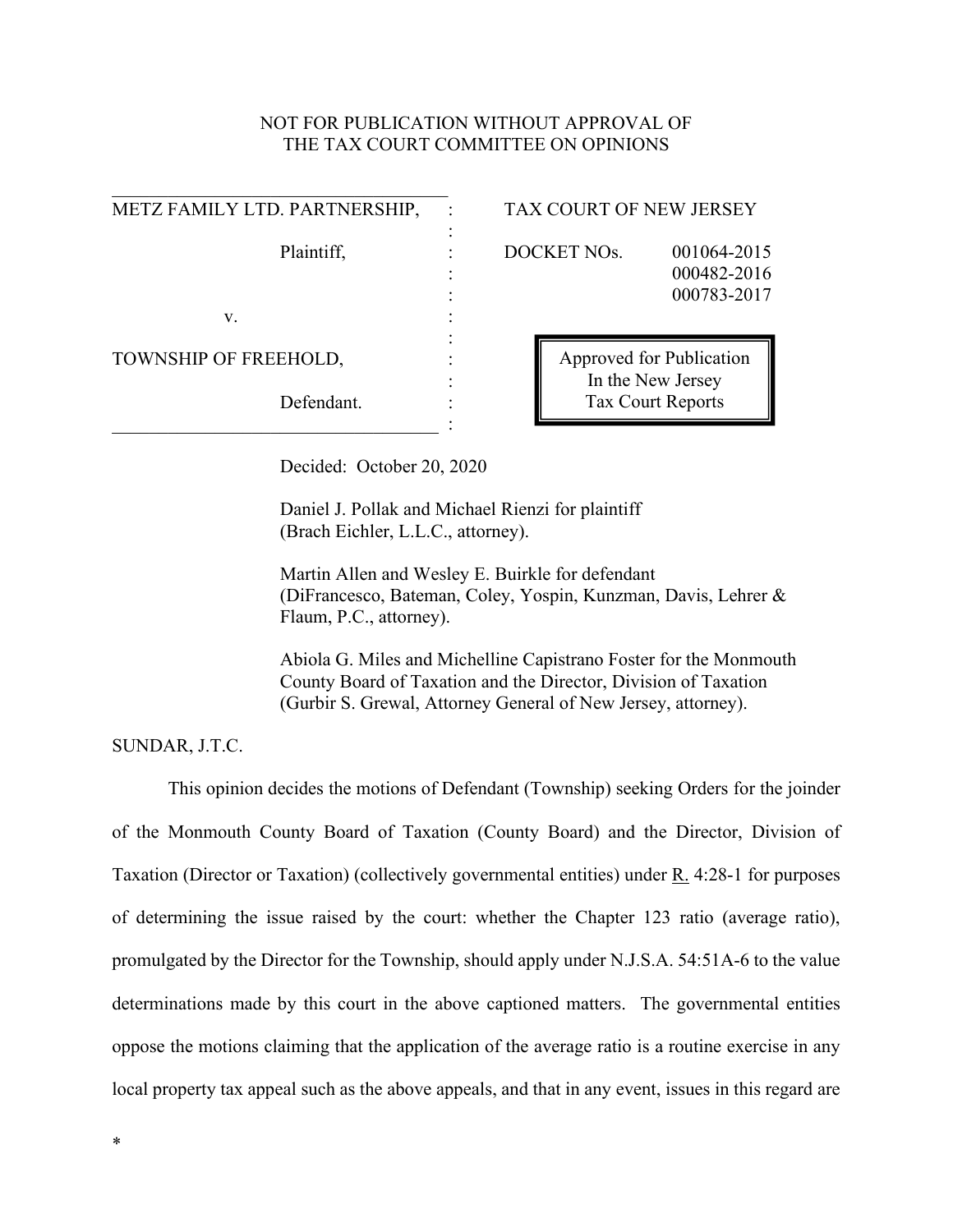matters of pure statutory/regulatory interpretation which can be decided by the court without their joinder. Plaintiff joins their opposition claiming that it is the court's duty to apply the average ratio as promulgated which obviates the need for joinder of either governmental entity.

For the reasons stated below, the court grants the Township's motions.

## **PROCEDURAL BACKGROUND**

By letter opinion dated March 9, 2020, this court determined the value of property owned by Plaintiff, a local retail shopping center with a warehouse component to the rear (Subject), for each tax year 2014 to 2017. Those value conclusions were lower in amount than the annual local property tax assessments for each such tax year. In a subsequent letter opinion dated April 14, 2020, the court denied the Township's motion to reconsider the value conclusions.

The court left open the issue whether the average ratio should apply to its value conclusions. This is because when it had applied the average ratio to its value determination of a property in another taxing district in Monmouth County, that taxing district, by a reconsideration motion, argued that the average ratio does not apply because under Real Property Assessment Demonstration Program (ADP), N.J.S.A. 54:1-101 to 1-106, in which Monmouth County participates, taxing districts in the county perform annual reassessments approved by the County Board. Therefore, the taxing district contended, its annual reassessments are excepted from application of the average ratio under N.J.S.A. 54:5[1](#page-1-0)A-6(d).<sup>1</sup>

In a conference call with counsel for the parties, the court discussed the procedural mechanisms of addressing the average ratio issue and suggested inviting the Attorney General's Office, which represents both the County Board and the Director, to participate in the matters (via

<span id="page-1-0"></span><sup>&</sup>lt;sup>1</sup> That case is Volovnik v. Twp. of Manalapan, Docket No. 004967-2019. The court has not issued its decision on the reconsideration motion due to the pendency of the identical issue in the instant matters.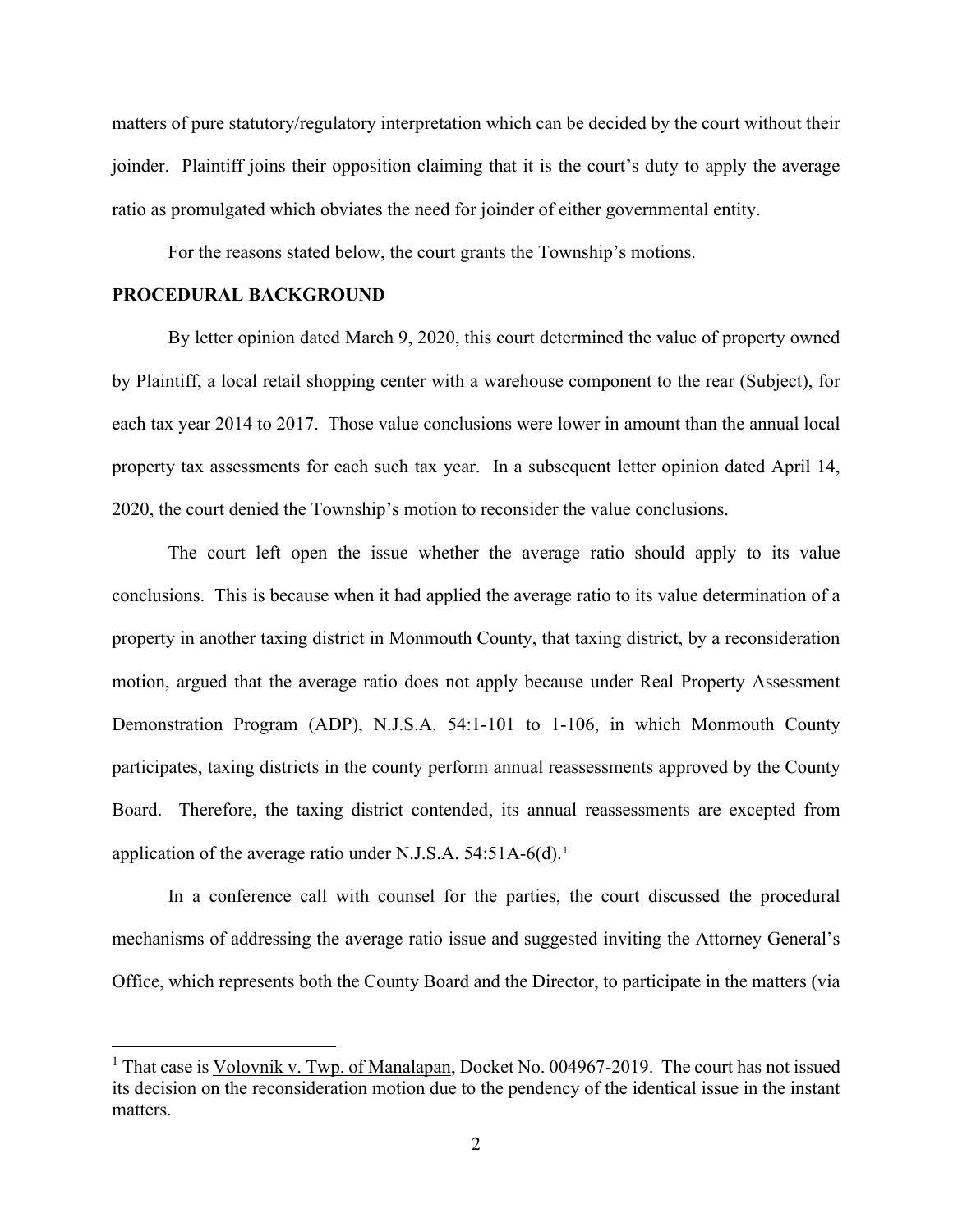briefing/oral arguments). The Township raised the issue of its ability to include these two governmental agencies on appeal without their formal involvement, therefore, the court directed it to file appropriate motions in this regard. The Township then filed the instant motions.<sup>[2](#page-2-0)</sup>

## **AVERAGE RATIO**

After the court finds true value, it should apply the average ratio to the same. See Passaic Street Realty Assoc., Inc. v. City of Garfield, 13 N.J. Tax 482, 484, 485 n.1 (Tax 1993) (the Tax Court must "first . . . find the fair market value of the property" and then determine "the proper tax assessment of the property . . . after the application of that portion of chapter 123 . . . codified at N.J.S.A. 54:51A-6," the Chapter 123 ratio being the "average ratio"); Glenpointe Assocs. et al. v. Twp. of Teaneck, 2020 N.J. Tax LEXIS 9, at \*88 (Tax 2020) ("Pursuant to N.J.S.A. 54:51A-6(a), in a non-revaluation year an assessment must be reduced when the ratio of the assessed value of the property to its true value exceeds the upper limit of the common level range").<sup>[3](#page-2-1)</sup> The ratio of assessed-to-true value is obtained by dividing the assessment (set by the assessor) by the property's true value (as determined by the court). If this ratio falls below or above the common level range, then the court should apply the average ratio to its value determination. See Campbell Soup Co. v. City of Camden, 16 N.J. Tax 219, 227, n.3 (Tax 1996) (court "divides the assessment amount by the true value amount as determined by the court at trial" and if the "resulting percentage . . . falls outside the 85%-115% 'corridor,'" it applies the average ratio to the true value, "which can result[] in either an increase or decrease in the assessment.").

<span id="page-2-0"></span><sup>&</sup>lt;sup>2</sup> The parties agreed that tax year 2014 was not implicated by the average ratio issue, with the Township noting that 2014 was "not a reassessment year."

<span id="page-2-1"></span> $3$  Approved for publication in the New Jersey Tax Court Reports.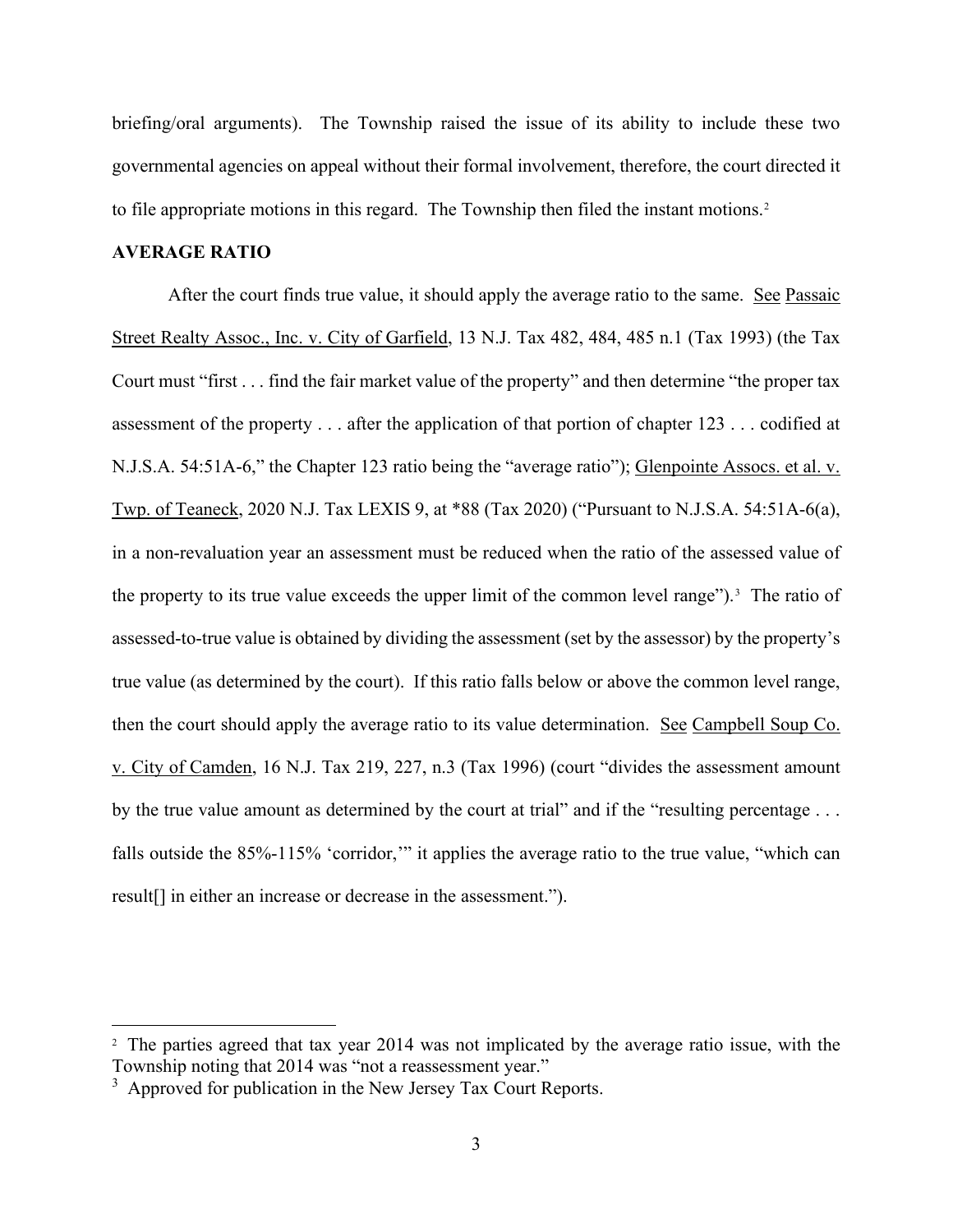The statute "requires the Director . . . to determine the average ratio and the common level range for each municipality." Ennis v. Twp. of Alexandria, 13 N.J. Tax 423, 428 (Tax 1993). "The 'average ratio' of assessed to true value of real property for a taxing district" is the "ratio promulgated by the Director" under N.J.S.A. 54:1-35.1 "as of October 1 of the year preceding the tax year, as revised by the tax court." N.J.S.A. 5[4](#page-3-0):1-35a(a).<sup>4</sup> See also N.J.A.C. 18:12A-1.14(b)(1)(v) ("The Director's Ratio is the average ratio of assessed to true value for each taxing district as determined by the Director . . . in the Table of Equalized Valuations promulgated annually pursuant to N.J.S.A. 54:1-35.1."). "The 'common level range' . . . is that range which is plus or minus 15% of the average ratio for that district." N.J.S.A. 54:1-35a(b). See also Campbell Soup Co., 16 N.J. Tax at 227 n.3 ("Upper and lower limits are established by taking the average ratio (a promulgated ratio that is equal to the average of the assessed value to true value of certain properties recently sold in the municipality) times 115% and 85%.").

The average ratio does not apply to an appeal of an assessment for a tax year "in which the taxing district shall have completed and put into operation a district-wide revaluation program approved by the Director . . . [under] . . . [[N.J.S.A. 54:1-35.35 et seq.[], or a reassessment program approved by the county board of taxation." N.J.S.A. 54:51A-6(d). See also Ennis, 13 N.J. Tax at 428 ("The Legislature provided that the common level ratio is available as a remedy for taxpayers unless a complete revaluation or reassessment program is adopted by the municipality for the tax year . . . . Adoption of either program bars taxpayer relief under this statute.").

The Director's published Chapter 123 ratios for the Township was 89.95% (2015); 89.78% (2016) and 93.42% (2017). However, for each tax year 2015-2017, the Director included the

<span id="page-3-0"></span><sup>4</sup> N.J.S.A. 54:1-35.1 requires the Director to "promulgate a table of equalized valuations" (for calculating and apportioning school aid distribution). This table should contain, among others, the average ratio for each taxing district. N.J.S.A. 54:1-35.2.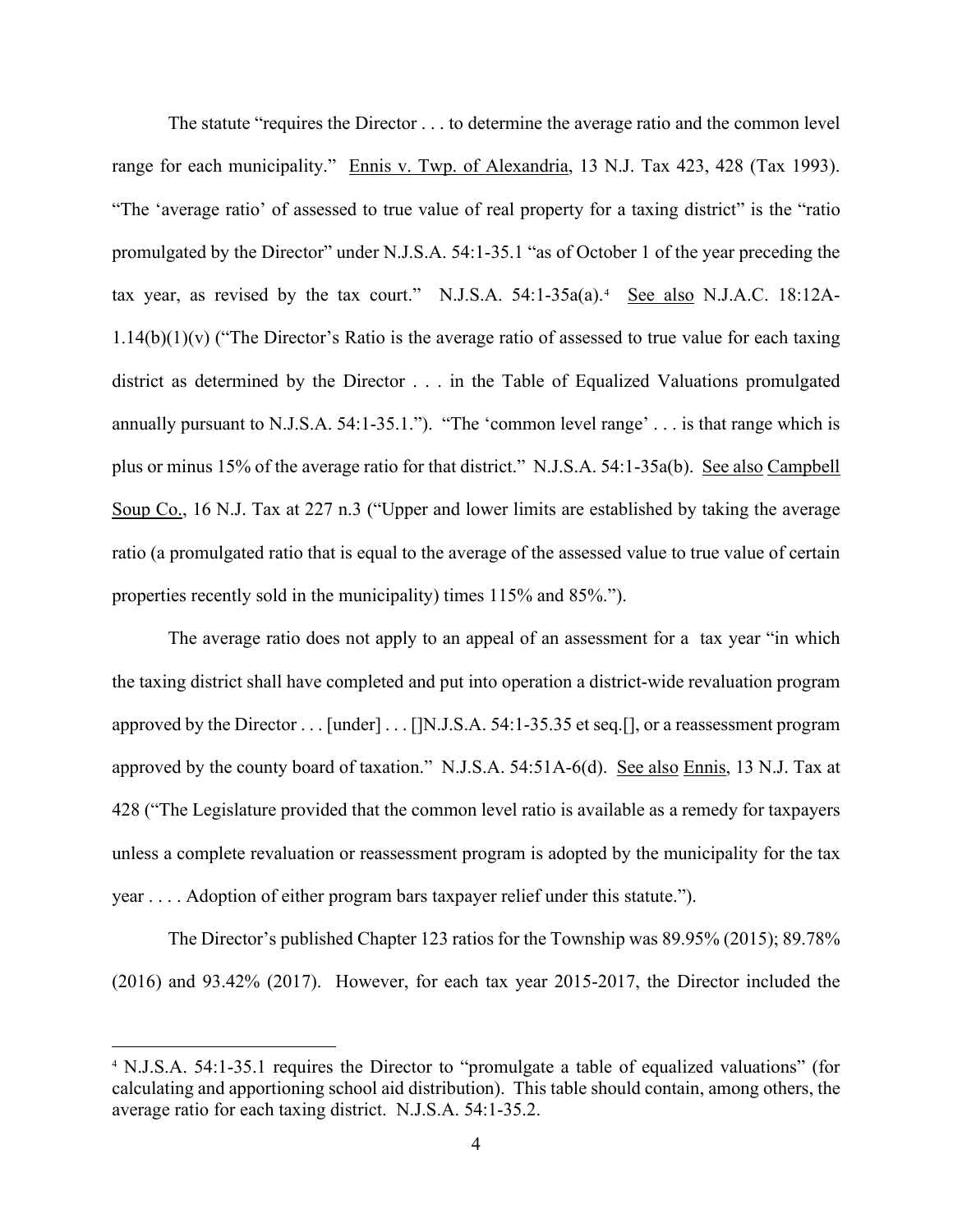Township in his list titled "Approved Revaluations and Reassessments," tabulating municipalities (by county and by "type of activity") which were "verified for compliance with N.J.A.C. 18:12A- $1.14(g)$ ,"<sup>[5](#page-4-0)</sup> therefore, "will be recognized in" his Table of Equalized Valuations for a particular tax year "for implementation of a Revaluation/Reassessment."[6](#page-4-1) On each list for tax years 2015-2017, the Director included the Township as having performed a "reassessment."[7](#page-4-2)

#### **THE ADP LAW**

The ADP law was enacted in 2013. See N.J.S.A. 54:1-101 to -106. The ADP law does not contain the phrase "annual reassessment" or "average ratio" nor reference Chapter 123 or N.J.S.A. 54:51A-6. Monmouth County, where the Subject is located, participates in the ADP.

In Tartivita v. Borough of Union Beach, 31 N.J. Tax 335, 342-43 (Tax 2019) (appeal pending), this court analyzed certain provisions of the ADP law after testimony of the assessor as to his responsibilities and functions when he performed, what he stated to be an annual reassessment. The court then held that for purposes of application of the Freeze Act, N.J.S.A. 54:51A-8, an annual assessment conducted by a township located in Monmouth County is not a complete or district-wide reassessment, even if labeled as an annual reassessment purported to be conducted solely pursuant to the ADP law. Id. at 343.[8](#page-4-3)

<span id="page-4-0"></span><sup>&</sup>lt;sup>5</sup> N.J.A.C. 18:12A-1.14(g) provides that "[n]o revaluation or district-wide reassessment will be credited by the Director for recognition on the Director's annual Table of Equalized Valuation where less than 50 percent of the line items have changed. Ordinarily revaluations or district-wide reassessments involve adjustments to 100 percent of the line items."

<span id="page-4-1"></span><sup>6</sup> Available at https://www.nj.gov/treasury/taxation/lpt/revaluation.shtml.

<span id="page-4-2"></span><sup>&</sup>lt;sup>7</sup> The other type of activity in these years' lists was revaluation. For tax year 2019, the type of activity included "annual reassessment," and for tax year 2020, the list also included "district-wide reassessment."

<span id="page-4-3"></span><sup>8</sup> Under N.J.S.A. 54:51A-8, a final judgment of the Tax Court is "conclusive and binding" for two years after the assessment year "covered by the final judgment" but this finality "shall terminate with the tax year immediately preceding the year in which a program for a complete revaluation or complete reassessment of all real property within the district has been put into effect."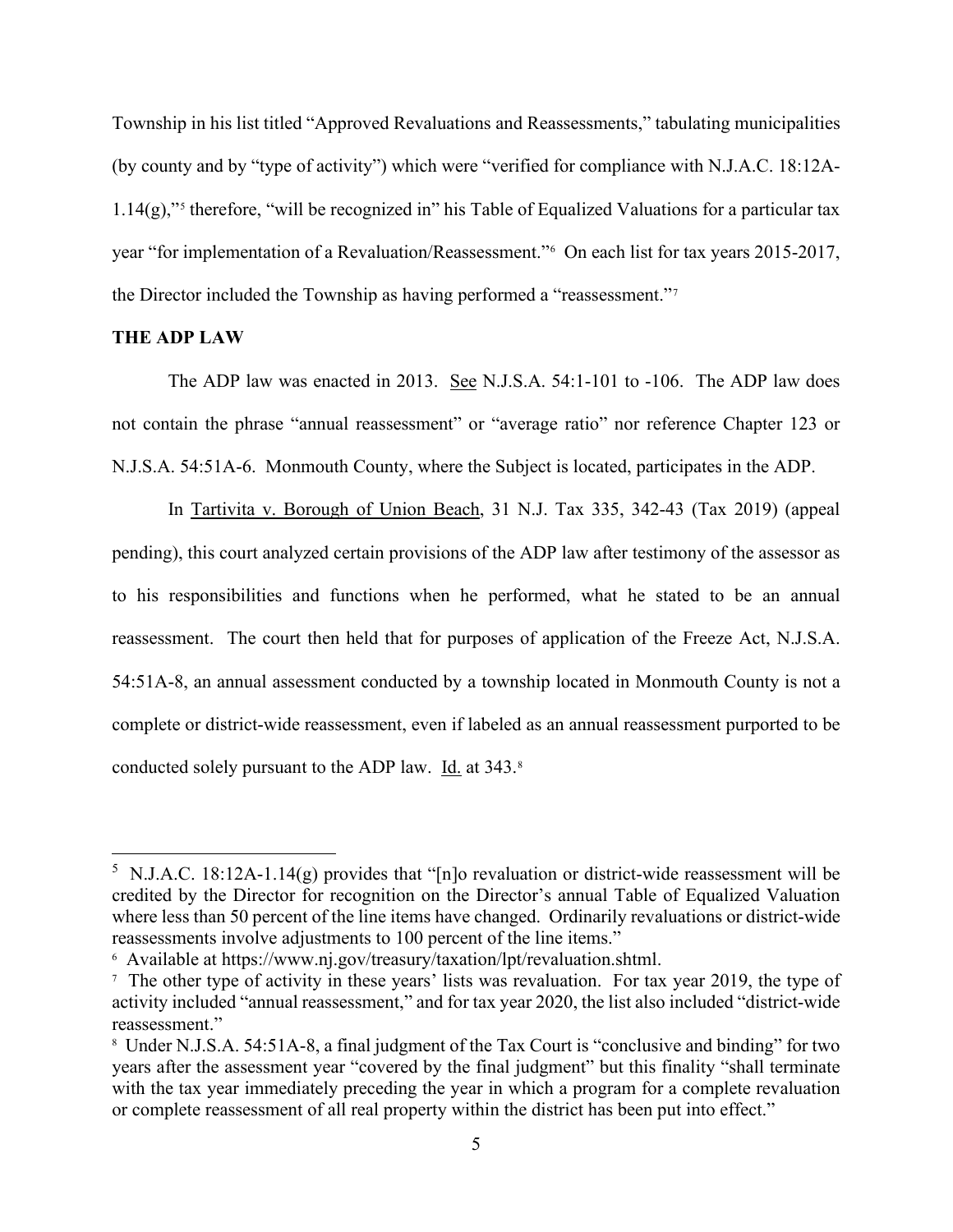A similar conclusion followed in Pella v. City of Paterson, 31 N.J. Tax 74, 479 (Tax 2020) ("the court . . . concludes that implementation of an Annual Reassessment Program does not preclude application of the Freeze Act . . . as same does not constitute a complete revaluation or complete reassessment of all real property in the taxing district, [and] . . . invocation of an improper Annual Reassessment Program will not serve to bar application of the Freeze Act."). Note that the taxing district in Pella was not in an ADP-participant county.

Neither Tartivita nor Pella had directly before it the issue of whether the average ratio applies, therefore, did not decide the same. Note that in Tartivita, the court alluded to the average ratio but in the context of deciding whether the annual assessment therein was a complete or district-wide reassessment for purposes of the Freeze Act. See 31 N.J. Tax at 357 ("If the annual assessments are deemed a complete reassessment, it is unclear why [the Director's] published average ratio for the Borough [of Union Beach] is not 100% each tax year."). In Pella, the court rejected the Director's argument that Paterson received "credit for a district-wide reassessment" on the Certified Table of Equalized Valuations under N.J.A.C. 18:12A-1.14(g) because it had changed more that 50% of its assessment line items for the tax years at issue, as the cited regulation only applied to a "'revaluation or district-wide reassessment,'" and not to an "Annual Reassessment Program." 31 N.J. Tax at 500-01.

### **ARGUMENTS**

The thrust of the Township's argument is that the average ratio does not apply because the Township's annual local property tax assessments are "annual reassessments" pursuant to the ADP law and N.J.A.C. 18:12A-1.14(i), the only regulation addressing annual reassessments (hereinafter ARR which stands for Annual Reassessment Regulation). It also argues that application of the average ratio is excepted under N.J.S.A. 54:51A-6(d). For purposes of these motions, the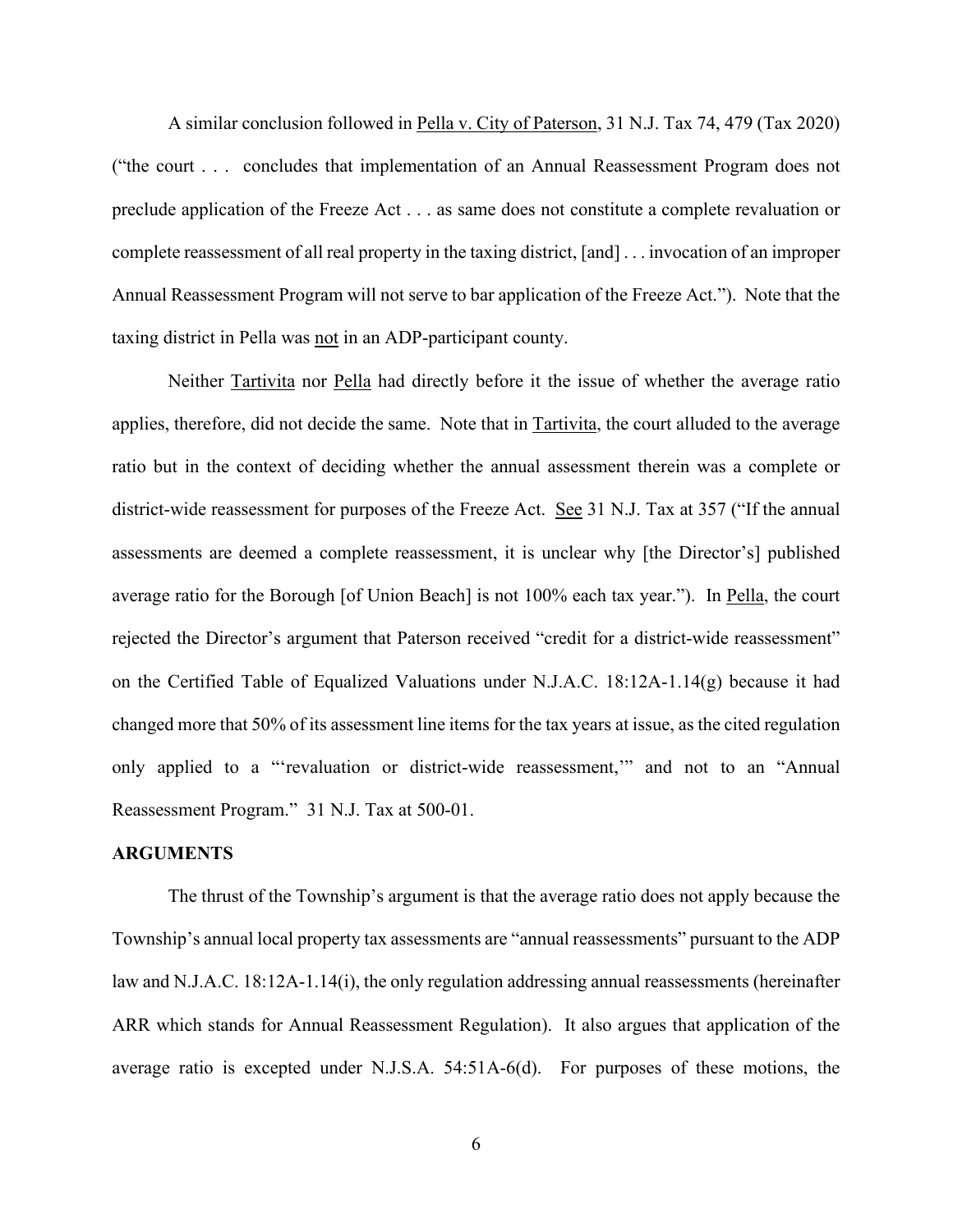Township maintains that the Director and the County Board have an essential interest in whether a reassessment conducted under the ARR constitutes a "reassessment program approved by the county board of taxation" under N.J.S.A. 54:51A-6(d) because (1) both entities approved the Township's annual reassessments pursuant to the ARR so they should have to defend their approval; (2) at issue is the validity and construction of the ARR, which being promulgated by Taxation, should also be defended by Taxation. Without these two parties, the Township argues, it would have to defend their actions, when all it is doing is acting on their approvals; and (3) if the average ratio were to apply to the Subject, it would be at the expense of every non-appealing taxpayer in the Township because their properties are assessed at what the Township considers to be 100% of market value, thus, they are paying higher taxes than would Plaintiff.

The governmental entities claim that "simply because" they have "regulatory administrative or quasi-judicial oversight or authority at some point regarding the subject matter of a dispute in litigation," it does not mean they should participate (citing Borough of Hasbrouck Heights v. Div. of Tax Appeals, 48 N.J. Super. 328, 333 (App. Div. 1958)). They acknowledge that joinder is appropriate if "the interest of the public in the litigation reaches out decidedly beyond that of the immediate parties, and in connection with which the agency has a general public duty to perform," or "where the public is concerned with the maintenance of uniformity in the administration" of law, or where there is a decided public interest in the matter which may be overlooked because the position taken by the agency is vigorously opposed by all other parties." Id. at 333-34. However, they claim, such are not the circumstances here. Thus, and absent any constitutional or other challenge to the validity of the statute or regulations by the Township, they should not be joined. They also contend that: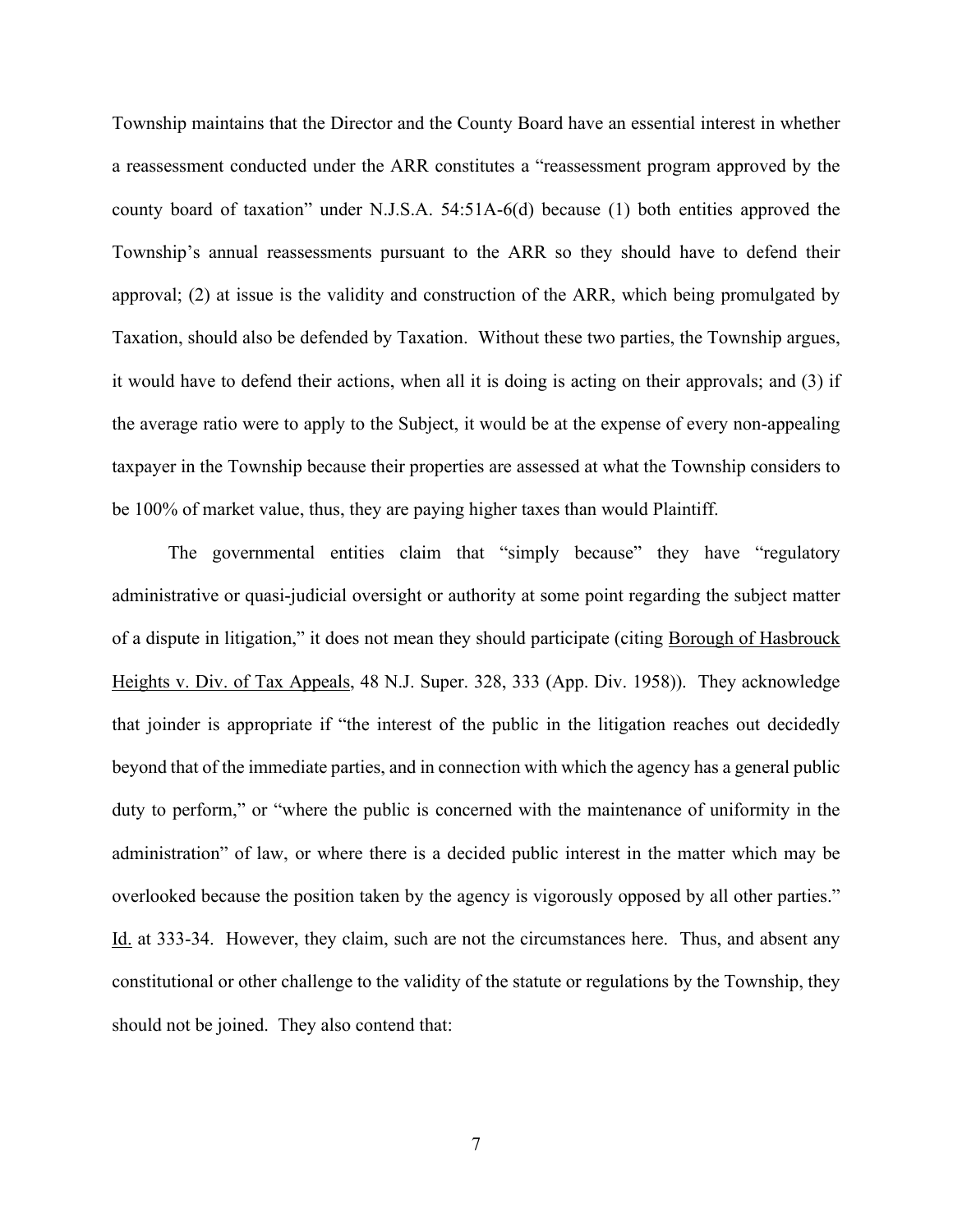- (1) Application or otherwise of the average ratio has always been a matter of routine by this court without seeking participation of either government entity, as seen in several unpublished opinions. It should be no different here.
- (2) Interpretation of N.J.S.A. 54:51A-6(d) is a legal matter for which their involvement is not required (but noting that this statute does not require a "complete" reassessment).
- (3) The ARR does not apply to assessments conducted in ADP-participant counties such as Monmouth County, because the regulation never cites to the ADP law as the authority for its promulgation. In any event, interpretation of the ARR is a matter of law, therefore, the Director's joinder is unnecessary. However, if this court were to declare the regulation invalid, then the governmental entities must be requested to join the proceedings.
- (4) Determination of whether assessments in Monmouth County qualify as an annual reassessment involve facts which are solely within the knowledge of the assessor imposing such assessments, therefore, it is the assessor's participation that is appropriate and necessary.

However, they note that "the processes and procedures" of district-wide reassessments under N.J.A.C. 18:12A-1.14(c) are "essentially the same" as those for annual reassessments under the ARR, namely: the assessor must propose and submit a plan; either plan should be approved by both the County Board and the Director; the assessor must provide periodic status reports to both these entities; both entities monitor the entire process under either plan (citing N.J.A.C. 18:12A- $1.14(d)$ , (e); and Forms AFR and AFR-A<sup>[9](#page-7-0)</sup>). The claim that either type of reassessment results in valuing properties at their market value under N.J.S.A. 54:4-23, "including a change in more than 50% of the taxing district's line items," and that if more than 50% of the line items are changed, as verified by both the County Board and the Director, then "the revaluation, reassessment or annual assessment will be given credit on the Director's" Table of Equalized Valuations (citing N.J.A.C. 18:12A-1.14(g)).

<span id="page-7-0"></span><sup>&</sup>lt;sup>9</sup> Both forms are issued by Taxation. An assessor must submit either form for approval of the governmental entities, prior to performing any reassessment. Form AFR (Application for Full Reassessment) is to be used for a district-wide or complete reassessment. N.J.A.C. 18:12A-1.14(c). Form AFR-A (Application for Annual Reassessment) is to be used for an annual reassessment. N.J.A.C. 18:12A-1.14(i).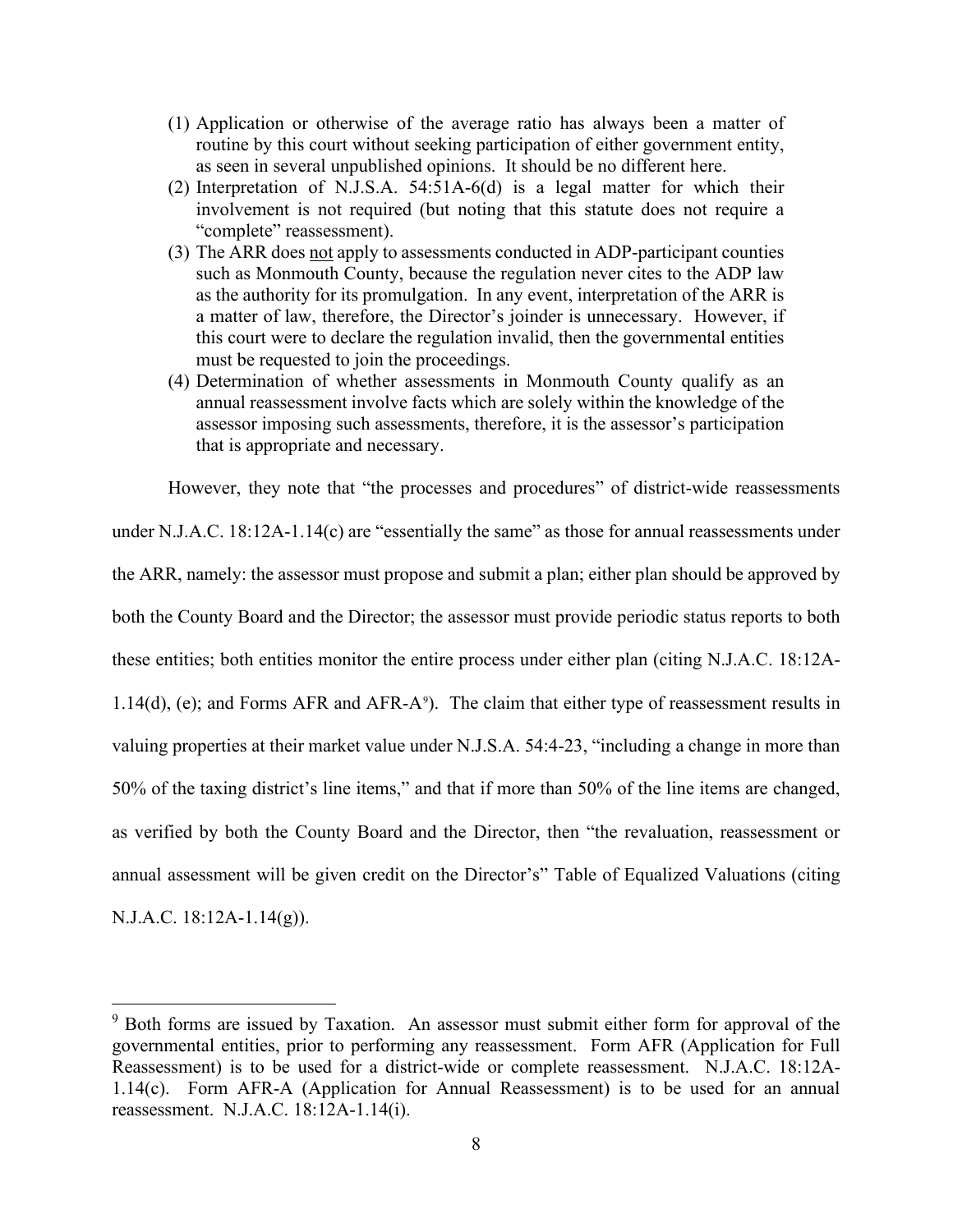#### **ANALYSIS**

Rule 4:28-1 allows for the joinder of parties to an action to achieve "just adjudication."

Subsection (a) of the rule addresses joinder where "feasible" of a party "who is subject to service

of process." The subsection states as follows:

Persons to be Joined if Feasible. A person who is subject to service of process shall be joined as a party to the action if  $(1)$  in the person's absence complete relief cannot be accorded among those already parties, or (2) the person claims an interest in the subject of the action and is so situated that the disposition of the action in the person's absence may either (i) as a practical matter impair or impede the person's ability to protect that interest or (ii) leave any of the persons already parties subject to a substantial risk of incurring double, multiple, or other inconsistent obligations by reason of the claimed interest. If the person has not been so joined, the court shall order that the person be made a party. If the person should join as a plaintiff but refuses to do so, the person may be made a defendant.

 $[\underline{R}$ . 4:28-1(a).]

The court rule also addresses situations of joinder where the person sought to be joined

"cannot be served with process." R. 4:28-1(b). This subsection states as follows:

Disposition by Court if Joinder Not Feasible. If a person should be joined pursuant to R. 4:28-1(a) but cannot be served with process, the court shall determine whether it is appropriate for the action to proceed among the parties before it, or should be dismissed, the absent person being thus regarded as indispensable.

 $[R. 4:28-1(b).]$ 

The subsection then lists the factors a court should consider before dismissing a complaint for non-

joinder. Ibid. Subsection (b) does not apply here since both governmental entities were served

with, and opposed, the Township's motion. Therefore, the court need not analyze whether these

entities are "indispensable" parties, that term only being used under subsection (b) of the rule.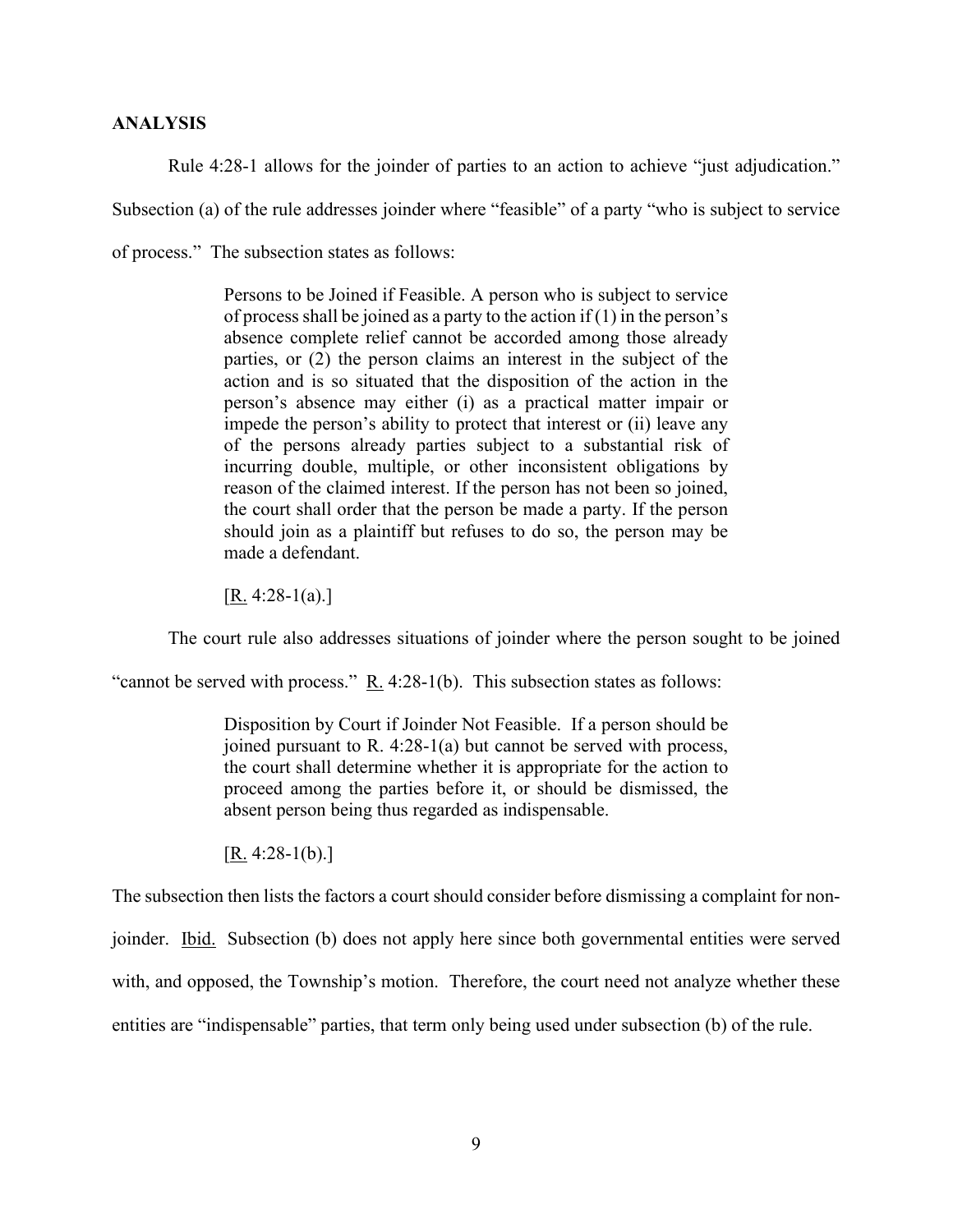The court agrees with the Township that the Director and the County Board can and should be joined as parties under R. 4:28-1(a). These governmental entities concede that they approve the assessor's initial application to perform an annual reassessment (Form AFR-A), allegedly monitor the assessor's progress, and the Director allegedly verifies the finalized assessment for "credit" on his Table of Equalized Valuations. Indeed, the ARR sets out the Director's and County Board's roles in terms of review and approval of a Form AFR-A. See N.J.A.C 18:12A-1.14(i)(2)- (4). Having provided such approval, allegedly monitored the assessor's actions, [10](#page-9-0) and having apparently verified the assessment as qualifying on the Director's list for implementation of a Revaluation/Reassessment, it is these entities who should explain and defend their process and explain why there is no average ratio for these assessments (i.e., the ratio is at 100%). This is not the burden of the Township or its assessor.

After claiming to be the gatekeepers of the assessor's actions, the entities nonetheless ask the Township to fathom their process, methodology, checks, counter-checks in connection with an assessor's proposed and finalized annual reassessment, where that reassessment is the basis for the alleged non-application of the Director's average ratio. How is the Township to know any facts in this regard? How is the Township to know how and when the alleged checks are done by either or both governmental entities in determining that the reassessment qualifies to be tabulated under the annual "Approved Revaluations and Reassessments" list? This is especially where the Director's regulation, N.J.A.C. 18:12A-1.14(g), authorizing the "credit" does not reference nor mention, an annual reassessment.<sup>11</sup> That the consequence of more than 50% line item changes is

<span id="page-9-0"></span><sup>&</sup>lt;sup>10</sup> Note that neither N.J.A.C. 18:12A-1.14(d) nor 12A-1.14(e), the regulations cited by the governmental entities as the authority for monitoring the assessor's actions, address an annual reassessment.

<span id="page-9-1"></span> $11$  See supra n.5.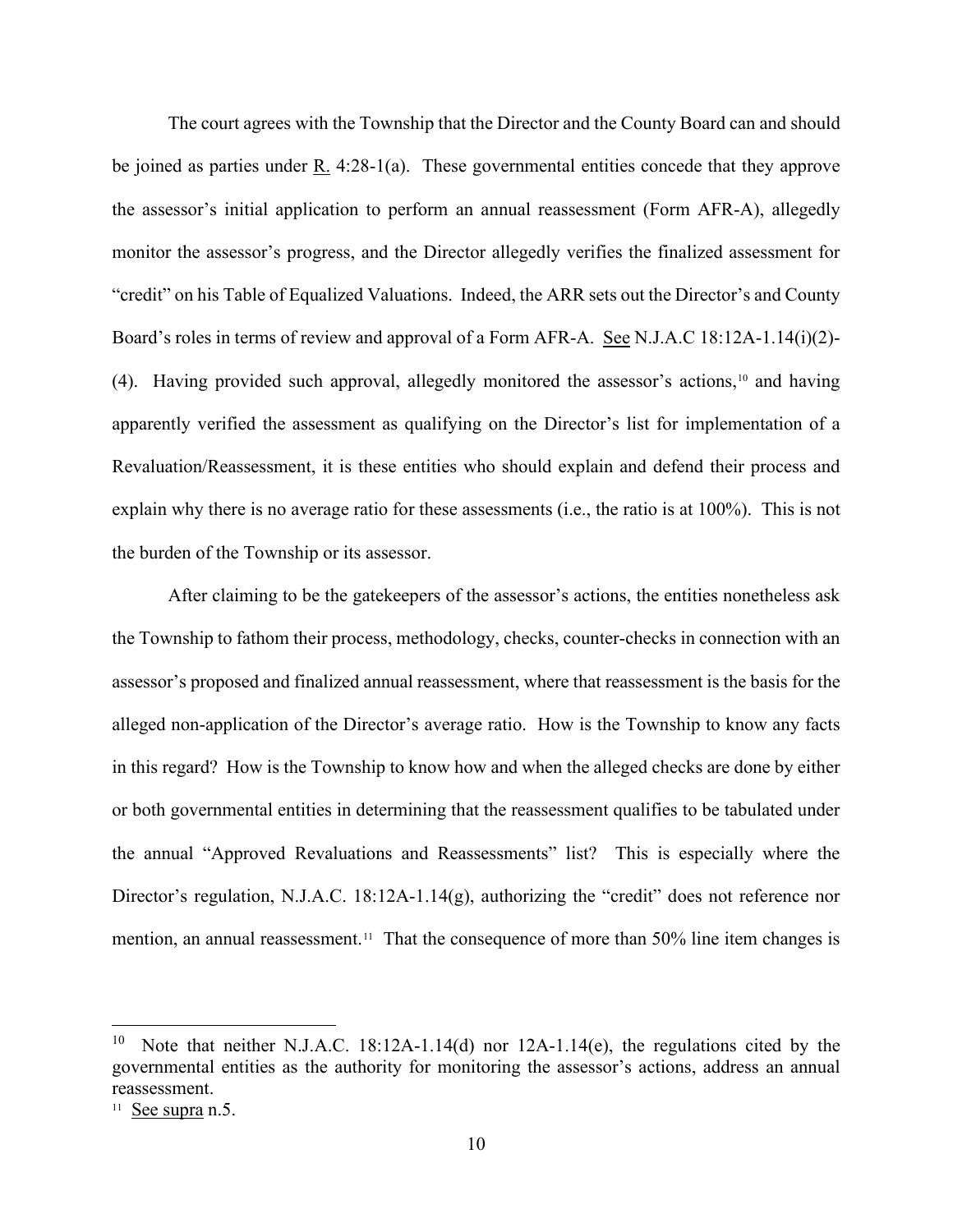the same for a district-wide or complete reassessment and an annual reassessment as asserted by the governmental entities, is not controlling. It is not the end result that matters, but the verification process leading to that end result which is being sought here. Only the County Board and the Director can provide such information.<sup>[12](#page-10-0)</sup>

In this connection, the governmental entities' argument that only an assessor is the appropriate joinable party to decide whether an assessment qualifies as a reassessment to which the average ratio does not apply, is also questionable. The entities maintain that the ARR does not apply to Monmouth County since it does not cite the ADP law as its source authority.<sup>[13](#page-10-1)</sup> If so, how is an assessor in that county guided as to what is or should be a reassessment for purposes of the average ratio issue? Presumably, it is by the County Board's written directives or regulations pursuant to the ADP law. This would then require the County Board's joinder. Note that the ADP

<span id="page-10-0"></span><sup>&</sup>lt;sup>12</sup> See e.g. 49 N.J.R. 271(a) (Feb. 2017) where Taxation disagreed with the suggestion from the New Jersey Association of County Tax Boards (NJACTB) that a new section be promulgated providing that "a minimum of (10% or 20%) of the line items must be changed in value in order for the program to be credited by the Director for recognition on the Director's Annual Table of Equalized Valuations and to allow for the use of the page 8 formula in calculating the annual equalization ratio." The reason for the disagreement was simply that Taxation "does not agree that it is necessary to add a new section at this time." Ibid.

<span id="page-10-1"></span><sup>&</sup>lt;sup>13</sup> See e.g. 48 N.J.R. 1605(a) (Aug. 2016) (proposing the ARR "because many municipalities are performing annual reassessments and are moving away from a four-year period of reassessments with 25 percent annual inspection report to a five-year period of inspection with 20 percent annual inspection requirement" which would lower "costs through extending the inspection period" and the ARR was being "proposed for the purposes of equity and reducing costs because of the changes affecting only certain counties under N.J.S.A. 54:1-101 et seq."). The statutory authority for the amendments to N.J.A.C. 18:12A was cited as N.J.S.A. 54:1-35, 54:1-35.35, 54:3-14, 54:4-26, and 54:4-35. See 48 N.J.R. 1605(a). See also 49 N.J.R. 271(a) (finalizing the proposed amendments to N.J.A.C. 18:12A and citing to the same statutory authority).

Note that comments to the proposed regulations were authored by Robert M. Vance, CTA, Tax Administrator for Somerset County, on behalf of the NJACTB Task Force members. Ibid. Comment 2 suggested including the word "annually" in the ARR so as "to convey that it is for annual reassessments" and replacing the phrase "proposed district-wide reassessment" with "proposed annual reassessment program" in that regulation since it did "not pertain to district-wide reassessment programs." Ibid. The Director agreed to such replacement "because the intent of the amendments was to provide for regulations governing annual reassessments." Ibid.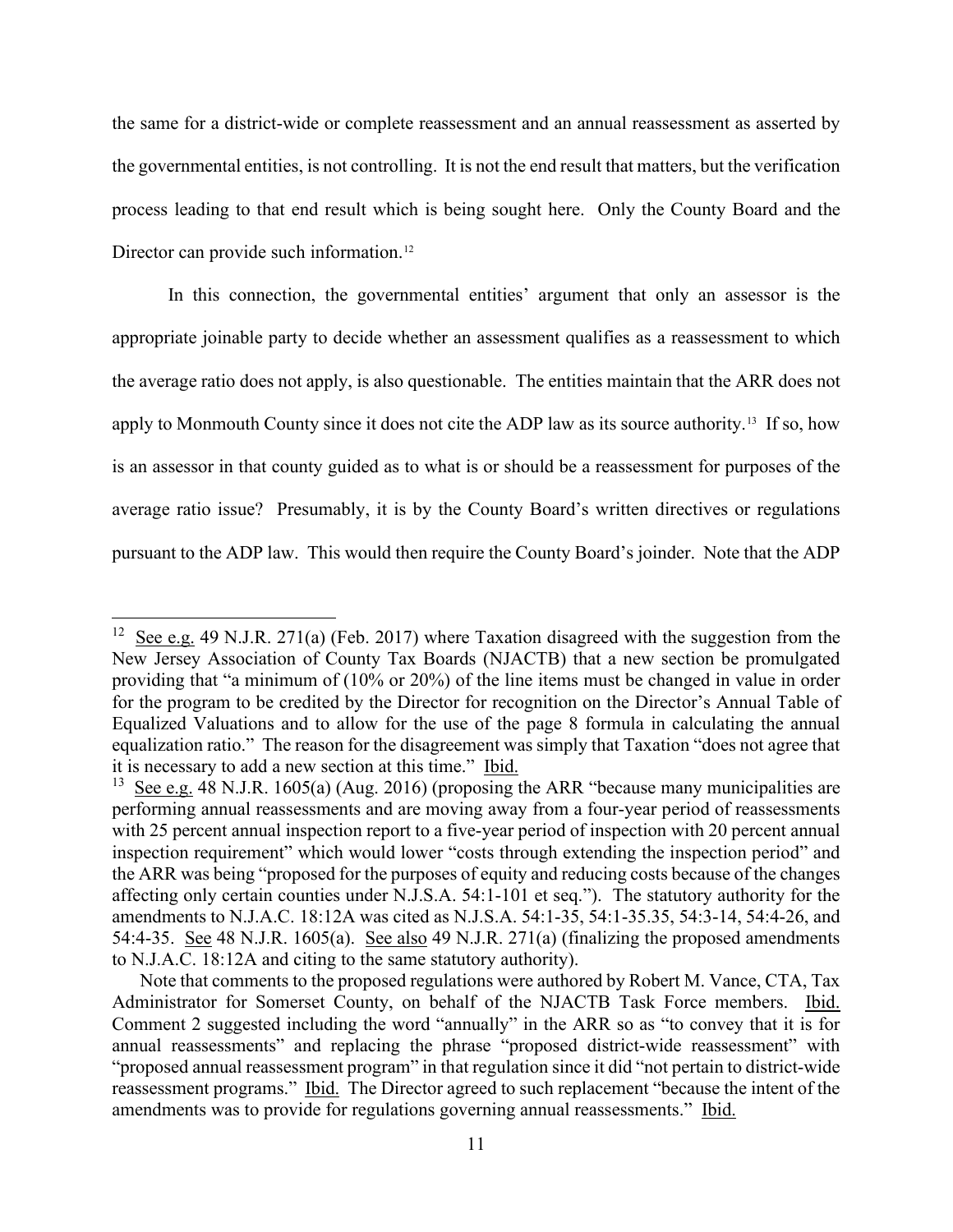law does not contain the phrase "annual reassessment," does not reference Chapter 123 or N.J.S.A. 54:51A-6, and does not declare that assessments performed by a taxing district within an ADPparticipant county are excepted from N.J.S.A. 54:51A-6 or excluded under N.J.S.A. 54:51A-6(d). Rather, it leaves implementation of the ADP entirely to the participant county with input from the Director who can also "take any action" that was "necessary and consistent with the intent of" the ADP law including "waiv[ing] any provisions of statutory law and regulations that" were "inconsistent with the intent or application of the" ADP law. N.J.S.A.  $54:1-104(g)$ . If there are no regulatory or other formal guidance by the County Board on reassessments, how are the reassessments concluded to be so for purposes of the average ratio issue? These questions render both governmental entities as appropriate joinable parties here.

Additionally, if as argued here, the ARR does not apply to Monmouth County, then what is the source authority for the regulation? N.J.S.A. 54:51A-6? If there is no identifiable source, would the ARR be an exercise of exceeded regulatory authority? The court should not be asked to first decide this issue and then invite the participation of the governmental entities.

The court agrees with the Township that the issue is of first impression and involves significant public interest since it can impact all the assessments in the Township, and it implicates the Uniformity Clause of our State's Constitution. The unreported cases relied upon by the Director and the County Board as examples of "routine" non-application of the average ratio are not precedential nor controlling. [14](#page-11-0) Further, they preceded the ADP law and the ARR; did not involve an ADP-participant county; and did not contain any analysis as to why there is no average ratio

<span id="page-11-0"></span> $14$  To the extent the governmental entities contend that application of the average ratio is a simple and routine exercise, they are over-simplifying the issue. If it were so, the court would not have even left it open. Indeed, when the court applied the average ratio, it prompted an immediate motion for reconsideration on grounds such application was improper. See supra n.1.